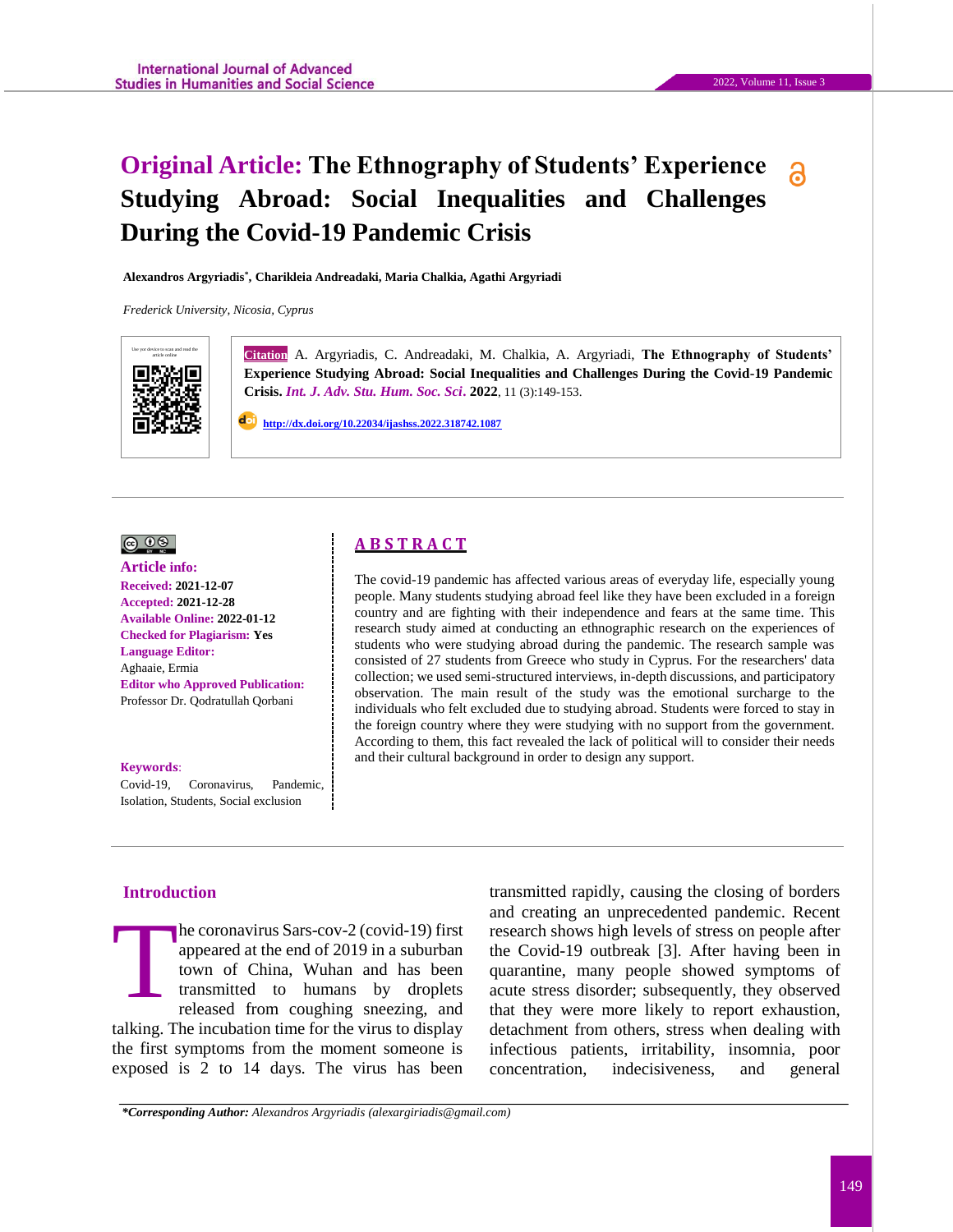#### 2022, Volume 11, Issue 3

deteriorating work performance. According to Xinhua Liu (2020), symptoms of depression can last even after three or more years of quarantine. -A research comparing post-traumatic stress disorder on parents and children after health-related disasters found that children submitted to quarantine scored four times higher post-traumatic stress scores than non-quarantined children [10]. Many studies focus on the reactions of people who have lost their freedom, in laws that override social rights and freedoms, and how this constructed exclusion has formulated a new world order [2]. How do humans find a solution when it comes to a conflict between the individual and the social perspective? As humans are a social species – they turn to excellent social devices that help resolve such issues, rules that have been created, systems of norms and sanctions. Edna Ullmann-Margalit (1977), argued that this type of social situation is one of the basic types of social circumstances where new norms emerge (the other basic types are those related to coordination and hierarchy). And this is what we can see right now. It is probably most visible that governments introduce regulations and financial fines for going out during quarantine or lockdown. However, more importantly, there are informal rules and norms and informal sanctions.

The lockdown restrictions have created a reasonably widespread debate about the nature of the domestic space [4]. The novelty of these situations is that the fear of death or disease makes many people accept these extreme conditions of biocontrol without protest. And they are not only accepting them but demanding them from their governments. There is even an explicit willingness by some to become an active part of the control mechanisms by reporting people who do not conform to lockdown rules. In the case of Central America, people who lived under dictatorships and were exposed to the repressive powers of the states now submit because of fearof the unprecedented mechanisms of social control [1]. The fear of becoming just a biological entity, bare life, at the mercy of an invisible enemy  $-$  a virus- which can be anywhere, seems to unleash more fear and willingness to surrender than the repressive political apparatuses. The research gap that we found was mainly (a) that there is no research about foreigners being in another country with no other choice and (b) the lack of ethnographic research for this issue in Greece and Cyprus. So, this research study aimed to analyze the covid-19 experience of students who studied abroad in a foreign country during the pandemic with the imposed quarantine of 2020-2021. Moreover, their difficulty in repatriating to their counties before the closure of airports and their whole experience of this pandemic.

#### **Method**

The ethnographic method was selected as the most suitable for this study as the informants were excluded to a different socio-cultural context and due to the researchers' philosophical orientation. The ethnographical methodology that Boas brought forward, as the intensive on site participatory observation, led the after-Boath anthropologists to create total portraits of the societies they were studying. One of the first critical opinions in this perception came from James Clifford and George Marcus. According to Clifford (1988), during their trial to equalize themselves with the physical scientists (physics-chemistry), the anthropologists basically deleted the consequences-results of the researcher's intervention during the research process. In this sense, he pointed that Boas's descendants haven't properly and sufficiently exploded the significant impacts of the same anthropological model about diffusion. In other words, it is not "totally internal," but it consists of a description of the relationship between societies and social groups.

Cyprus was the research context for this study, an island in the eastern Mediterranean Sea. It is the third-largest and third most populous island in the Mediterranean and is located south of Turkey; west of Syria; northwest of Lebanon, Israel, and Palestine; north of Egypt; and southeast of Greece. Nicosia is the country's capital and largest city, where the research respondents live in and the whole multicultural context was of great interest. It is worth noting that Cyprus is the only occupied country in the E.U and it is divided into two parts. This, combined with the constant Turkish threats, makes the environment unfriendly and insecure for some residents. We collected data that included ethnographical experiences, 27 narrations, and notes. The research was conducted with our participation in the daily procedures and activities of the 27 students, which had taken place at the university and their everyday life for 7 months.

The primary tool of the research was the semistructured interview, which was so helpful for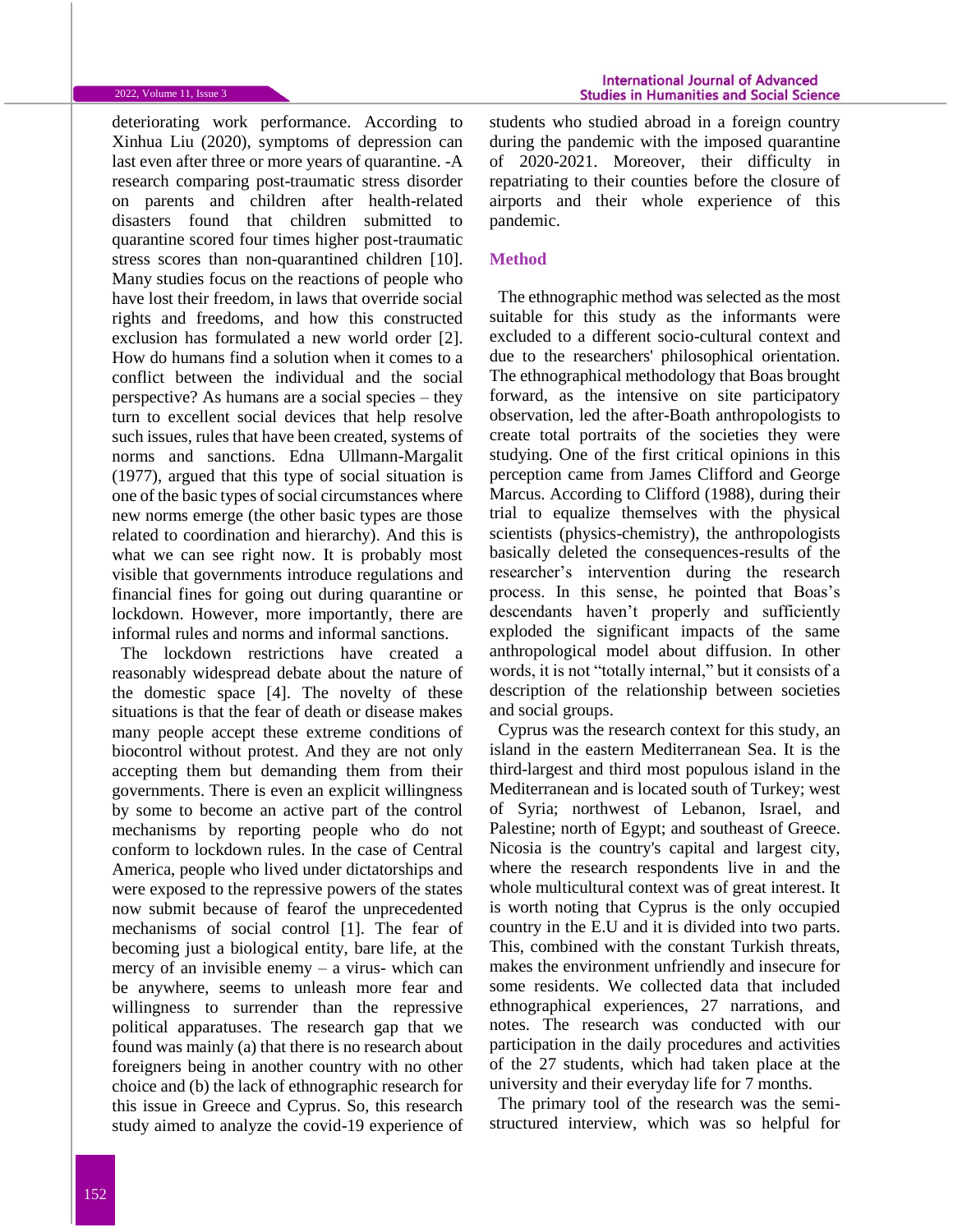#### **International Journal of Advanced Studies in Humanities and Social Science**

collecting data. The interview allowed us to study both verbal data and body language, which the respondents offered. According to Papagaroufali (2002), the language is a practical experience that the story-telling is not reflecting or describing the social reality. Still, it constructs it during specific narrative actions, which are achieved by persons in a particular situation and a specific space-time. We also used technological means for the data collection, such as a digital recorder and a video camera. This happened gradually because of the awareness and the unavailability of "invasion" into "patient's" personal space, as a trustworthy relationship was created. When our relationship was developed, technological means became generally acceptable. There were people that did not want to be recorded, so for those cases, the technological means were not used, and conversation in an unstructured interview took their place. After the end of the research, pictures were given to the participants, and a piece of the videotaped data was also projected to them.

### **Results and Discussion**

For the economy of space, it is worth dividing the results into three main categories; The experience of the pandemic in the participants' everyday life, the political accusations and the social control, and finally, the return to their birthplace.

### *The experience of the pandemic in the participants' everyday life*

## *One of the most indicative statements about the first thematic unit was the following:*

Due to the restrictions imposed by the Greek government for the closure of the borders and the airlines, I was forced to stay alone in Cyprus, which changed my everyday life. I only went out of the house for the essentials with the constant fear of the possibility that if I had been exposed to someone and got infected with the virus, I would have no one to help me. This feeling and thought of loneliness overwhelmed me every day; as a result, I have caught myself trying to sleep because this made me feel the time to pass, and only then I could stop thinking of all the above. Moreover, I was eating all day long without being hungry. Therefore, I put on a lot of weight, making me feel worse. The requirements of the university and the need to quickly learn how to use the online platforms for my classes were something unprecedented to me and made me feel more stressed to meet all those expectations in a concise time. All this pressure, combined with my overwhelming thoughts, led to low academic performance. And my main problem was that I was a foreigner in another country*.*

The emotion expressed a lot is fear, a primary emotion of human survival of real or imaginary danger or threat. The respondents experienced fear coming from the need for survival under the pandemic's unknown conditions and then because of the emotional distress and the realm of irrationality, which made them feel like this.

The Covid-19 pandemic and school closures can significantly impacting the development of students' skills required to complete courses. Students may experience feelings of isolation, increased responsibility for caring for family members, changes in family income, coping with death, and other issues caused by the pandemic.

Distance education might lead students to reduced socialization and communication while prolonged isolation in homes can cause students stress, boredom, and frustration.

### *Aligned with the previous response, another respondent said:*

The feeling of loneliness was overwhelming, and I started fearing for my health. I was very anxious about how all this would turn out and when it would end because quarantine was constantly getting extended, and I could not return to my family. Many of my classmates and my roommate managed to leave on time, which made me feel guilty. I wanted to know what would happen with the university and didn't support us. Thankfully, they helped us a lot.

It is interesting that new forms of support and solidarity among students have been created, such as the university. According to the above participant, the fear of loneliness and the unknown led to the need for further support. The university community reportedly assisted students with both counseling and information programs and online communication and entertainment activities [1]. Thus, in the provocative climate of a global crisis with many negatives, a support system was constructed to contribute positively to the crisis.

*And the feeling of nostalgia accompanied by the wish of the return is reflectedin the following statement*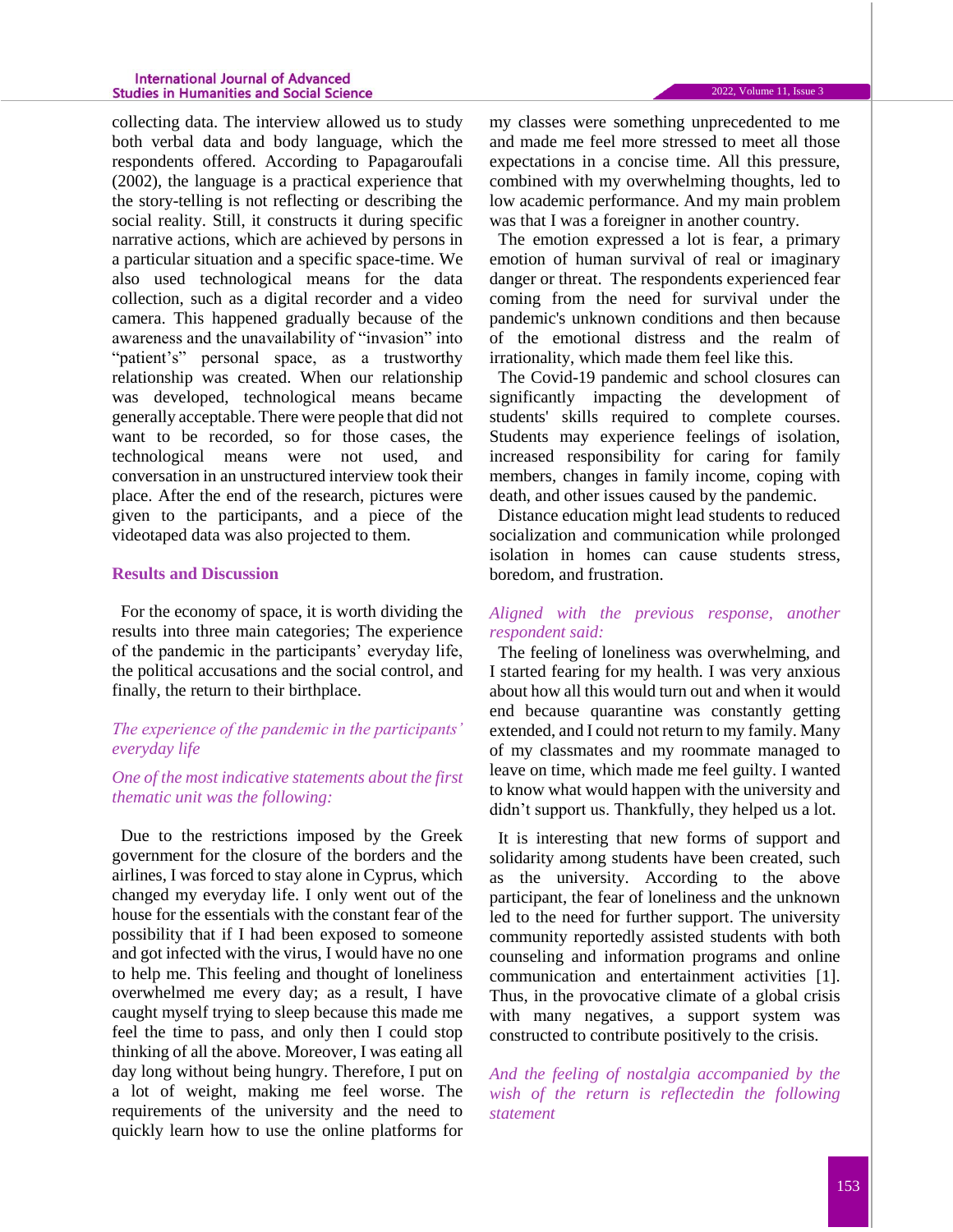I was thinking several times that when all this ends, I would announce to my parents that I would give up my studies and return to Greece. I also felt that I had to be with my parents because if something happened to them, I would help as I am the only child in the family, and I could go out for the essentials without danger.

Racial inequalities have been shown to have a detrimental effect on the psychological well-being of individuals from racial minority groups. In particular, minorities are likely to have low levels of self-esteem and a lack of sense of social cohesion due to racial discrimination. Several studies have noted the experience of racial minorities in serious mental health problems, such as the Diagnostic and Statistical Manual of Mental Disorders, depressive and anxious symptoms, and emotional problems. Racial discrimination was a significant factor in the mental health disturbance of Korean immigrants in New York. Researchers have studied resilience as a critical source of inevitable difficulty, referring to it as the ability to recover or adapt to challenges such as trauma, adversity, or personal crises caused by life events.

### *The political accusations and the social control*

# *An exciting part of the research was the one about the feelings of exclusion, guilt, and responsibility:*

I often felt angry with the government because I wanted them to find other ways to solve the problem. I could not accept that I was deprived of my freedom that someone else was deciding for me. I could not accept that everything that was won through games for so many years was destroyed in the name of a pandemic. I began to doubt, and I became angry because the discipline they imposed on us did not lead to any solution.

*Similar answers were given by other respondents too. The issue was discussed thoroughly during the research and was about the way governments addressed the pandemic. One more respondent said:*

My social life was utterly disrupted because even the person I was living with, my roommate, and would talk to left. From the moment the university eventually closed I could not have any contact with the people I began to develop a friendship with, and we only talked during our online classes. So my contacts were limited to chatting via telephone or social media with my friends from Greece and my family, something that I can not hide that in the beginning made me feel relieved from this social isolation.

It is worth commenting about the non-verbal reaction of most of the respondents. The participants' body movemeparticipants' body movements during the interviews showed nervousness, which was explicitly observed on their feet and bewilderment of the hands.

Individuals, families, and entire communities are expected to place responsibilities on the government under challenging circumstances of natural disasters or even personal accidents. In such unexpected circumstances like the Covid-19 pandemic, the responsibility is transferred from the government to the citizens in terms of individual responsibility and from the citizens to the state in forecasting and construction of infrastructure. From the data that emerged in this research, there is more need for the population to express feelings of anger, fear, and frustration than being aggressive to the state/institutions. The reaction to the imposition of measures is expressed as a denial of the situation that no one wanted to have ever happened.

### *The return*

# *The third part of the results is related to the meaning of return. One of the participants stated:*

After the quarantine, I managed to return to Greece and reconnect with my family and friends. I can not even describe how I felt, the freedom and relief were indescribable, and everything else belonged to the past. I finally saw my friends and together we had a great summer. After the end of the holidays, I returned to Cyprus and the universities started to operate normally. However, I have to confess that I still worry if there will truly start a second wave of pandemic and where I will be if it does. I understand it was hard for everyone and personally, through this experience, I would like to keep the positive outcomes it created and not the negative ones, as I believe that I managed to cope like a mature adult, and now I am sure about myself and more robust. I understood which things matter, and I have to appreciate them*.* 

Nostalgia, a Greek word, characterizes Greek students perhaps a little more. In difficult times they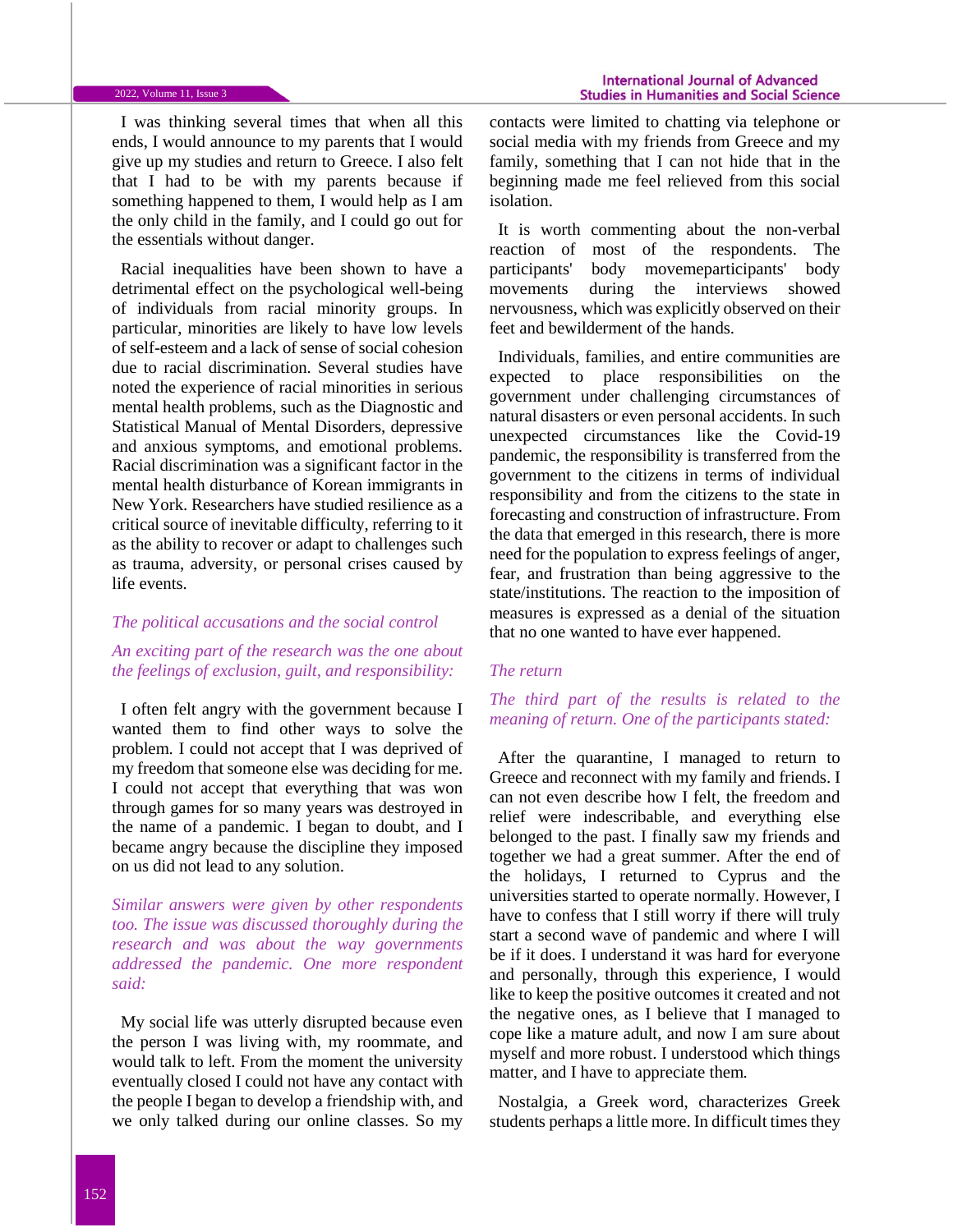expressed the need to return to their roots, to their homeland, close to their family. The culture of their place has inflicted on them during difficulties to seek solidarity and teamwork. They were looking forward to returning home to feel safe, which was confirmed as soon as the restrictions were lifted. The trip was the students ardent desire, and it was difficult for them to wait. However, as they say, they have been trained in self-discipline, patience and they feel more mature and strong

# **Conclusion**

This study highlighted the students' experience who were excluded abroad during the first Covid-19 lockdown. The participants had five or more stress symptoms and lived a change in their previous functionality. Students reported depressive mood, for most of the day, almost every day, a gain of weight in a month, and an increase of appetite almost every day. They also talked about insomnia, fatigue, and lack of energy. After indepth discussions with all the participants, the research team members realized how a social phenomenon affects mental health. The everyday life of the students changed entirely and the feelings of uncertainty and insecurity overwhelmed them during the period of the pandemic crisis. They felt like being prisoners and excluded from their social environment. Even though they understood that it was crucial to follow the government instructions and stay home, they still experienced a challenging period. It is worth saying that they showed full respect to the legislation and they had a mature attitude to the situation, something not very expected from teenagers.

# **Reference**

[1]. R.N. Alexandros Argyriadis, *Int. J. Caring Sci.*, **2020**, *13*, 1449-1254 **[\[Google Scholar\]](https://scholar.google.com/scholar?hl=en&as_sdt=0%2C5&q=Socio-Cultural+Discrimination+and+the+Role+of+Media+in+the+Case+of+the+Coronavirus%3A+Anthropological+and+Psychological+Notes+through+a+Case+Study&btnG=), [\[Publisher\]](https://www.researchgate.net/profile/Alexandros-Argyriadis/publication/341180602_Socio-cultural_discrimination_and_the_role_of_media_in_the_case_of_the_coronavirus_Anthropological_and_psychological_notes_through_a_case_study/links/5f64828792851c14bc840ef9/Socio-cultural-discrimination-and-the-role-of-media-in-the-case-of-the-coronavirus-Anthropological-and-psychological-notes-through-a-case-study.pdf)**

[2]. A. Argyriadis, T. Palantzas, M. Vlachadi, A. Argyriadi, *Int. J. Adv. Stu. Hum. Soc. Sci., In Press*, **2021**, *11*, 133-141 **[\[crossref\]](https://dx.doi.org/10.22034/IJASHSS.2022.2.7), [\[Google Scholar\]](https://scholar.google.com/scholar?hl=en&as_sdt=0%2C5&q=Effect+of+Dance+on+Holistic+Development+of+Culturally+Diverse+Communities&btnG=), [\[Publisher\]](http://www.ijashss.com/article_142764.html)**

[3]. R. Barzilay, T.M. Moore, D.M. Greenberg, G.E. DiDomenico, L.A. Brown, L.K. White, R.C. Gur, R.E. Gur, *Transl. psychiatry*, **2020**, *10*, 1-8 **[\[crossref\]](https://doi.org/10.1038/s41398-020-00982-4), [\[Google Scholar\]](https://scholar.google.com/scholar?hl=en&as_sdt=0%2C5&q=Resilience%2C+COVID-19-related+stress%2C+anxiety+and+depression+during+the+pandemic+in+a+large+population+enriched+for+healthcare+providers&btnG=), [\[Publisher\]](https://www.nature.com/articles/s41398-020-00982-4)**

[4]. E. Casey, R. Huq, *J. Cult. Res.*, 2021, 1-15 **[\[crossref\]](https://doi.org/10.1080/14797585.2021.1989315), [\[Google Scholar\]](https://scholar.google.com/scholar?hl=en&as_sdt=0%2C5&q=Biscuits+and+unicorns%3A+shifting+meanings+of+domestic+space+in+a+post-lockdown+world&btnG=), [\[Publisher\]](https://www.tandfonline.com/doi/full/10.1080/14797585.2021.1989315)**

[5]. Boyle K.K., Rachala S., Nodzo S.R., *Curr. Rev. Musculoskelet. Med.,* **2018**, *11*, 357-369. **[\[crossref\]](https://doi.org/10.1007/s12178-018-9498-8), [\[Google Scholar\]](https://scholar.google.com/scholar?hl=en&as_sdt=0%2C5&q=Centers+for+Disease+Control+and+Prevention+2017+Guidelines+for+Prevention+of+Surgical+Site+Infections%3A+Review+and+Relevant+Recommendations&btnG=), [\[Publisher\]](https://link.springer.com/article/10.1007/s12178-018-9498-8)**

[6]. G. Sprang, M. Silman, *Disaster Med. Public. Health Prep.,* **2013**, *7*, 105-110 **[\[crossref\]](https://doi.org/10.1017/dmp.2013.22), [\[Google](https://scholar.google.com/scholar?hl=en&as_sdt=0%2C5&q=Posttraumatic+Stress+Disorder+in+Parents+and+Youth+After+Health-Related+Disasters&btnG=)  [Scholar\]](https://scholar.google.com/scholar?hl=en&as_sdt=0%2C5&q=Posttraumatic+Stress+Disorder+in+Parents+and+Youth+After+Health-Related+Disasters&btnG=), [\[Publisher\]](https://www.cambridge.org/core/journals/disaster-medicine-and-public-health-preparedness/article/abs/posttraumatic-stress-disorder-in-parents-and-youth-after-healthrelated-disasters/4F3E4300F74CEEAFA8EE95E490944888)**

[7]. E. Papagaroufali, *Dora zoismetathanaton. Politismikés embeiríes [Life's gifts after death. Cultural Experiences*], Athens: Elliniká Grámmata, **2002 [\[Google Scholar\]](https://scholar.google.com/scholar?hl=en&as_sdt=0%2C5&q=+E.+Papagaroufali%2C+Dora+zoismetathanaton.+Politismik%C3%A9s+embeir%C3%ADes+%5BLife%27s+gifts+after+death.+Cultural+Experiences%5D%2C+Athens%3A+Ellinik%C3%A1+Gr%C3%A1mmata%2C+2002+&btnG=)**

[8]. M.R. Taylor, *BMC public health,* **2008**, *8*, 347 **[\[crossref\]](https://doi.org/10.1186/1471-2458-8-347), [\[Google Scholar\]](https://scholar.google.com/scholar?hl=en&as_sdt=0%2C5&q=Factors+influencing+psychological+distress+during+a+disease+epidemic%3A+Data+from+Australia%27s+first+outbreak+of+equine+influenza&btnG=), [\[Publisher\]](https://bmcpublichealth.biomedcentral.com/articles/10.1186/1471-2458-8-347?source=content_type%3Areact%7Cfirst_level_url%3Aarticle%7Csection%3Amain_content%7Cbutton%3Abody_link#citeas)**

[9]. P. Wu, Y. Fang, Z. Guan, B. Fan, J. Kong, Z. Yao, X. Liu, C.J. Fuller, E. Susser, J. Lu, C.W. Hoven, *Can. J. Psychiatry*, **2009**, *54*, 302-311 **[\[crossref\]](https://doi.org/10.1177%2F070674370905400504), [\[Google Scholar\]](https://scholar.google.com/scholar?hl=en&as_sdt=0%2C5&q=The+Psychological+Impact+of+the+SARS+Epidemic+on+Hospital+Employees+in+China%3A+Exposure%2C+Risk+Perception%2C+and+Altruistic+Acceptance+of+Risk&btnG=), [\[Publisher\]](https://journals.sagepub.com/doi/abs/10.1177/070674370905400504)**

[10]. S.K. Brooks, R.K. Webster, L.E. Smith, L. Woodland, S. Wessely, N. Greenberg, G.J. Rubin, *lancet*, **2020**, *395*, 912-920 **[\[crossref\]](https://doi.org/10.1016/S0140-6736(20)30460-8), [\[Google](https://scholar.google.com/scholar?hl=en&as_sdt=0%2C5&q=The+psychological+impact+of+quarantine+and+how+to+reduce+it%3A+rapid+review+of+the+evidence&btnG=)  [Scholar\]](https://scholar.google.com/scholar?hl=en&as_sdt=0%2C5&q=The+psychological+impact+of+quarantine+and+how+to+reduce+it%3A+rapid+review+of+the+evidence&btnG=), [\[Publisher\]](https://www.sciencedirect.com/science/article/pii/S0140673620304608)**

[11]. S. Sanche, Y.T. Lin, C. Xu, E. Romero-Severson, N.W. Hengartner, R. Ke, *arXiv preprint arXiv*:2002.03268, **2020**. **[\[Google Scholar\]](https://scholar.google.com/scholar?hl=en&as_sdt=0%2C5&q=The+Novel+Coronavirus%2C+2019-nCoV%2C+is+Highly+Contagious+and+More+Infectious+Than+Initially+Estimated&btnG=), [\[Publisher\]](https://arxiv.org/abs/2002.03268)**

[12]. Y.T. Xiang, Y. Yang, W. Li, L. Zhang, Q. Zhang, T. Cheung, C.H. Ng, *lancet psychiatry*, **2020**, *7*, 228-229 **[\[crossref\]](https://doi.org/10.1016/S2215-0366(20)30046-8), [\[Google Scholar\]](https://scholar.google.com/scholar?hl=en&as_sdt=0%2C5&q=Timely+mental+health+care+for+the+2019+novel+coronavirus+outbreak+is+urgently+needed&btnG=), [\[Publisher\]](https://www.thelancet.com/journals/lanpsy/article/PIIS2215-0366(20)30046-8/fulltext?rss=yes&utm_source=dlvr.it&utm_medium=twitter)**

[13]. X. Liu, M., Kakade, C.J. Fuller, B. Fan, Y. Fang, J. Kong, Z. Guan, P. Wu, *Compr. psychiatry*, **2012**, *53*, 15-23. **[\[crossref\]](https://doi.org/10.1016/j.comppsych.2011.02.003), [\[Google Scholar\]](https://scholar.google.com/scholar?hl=en&as_sdt=0%2C5&q=Depression+after+exposure+to+stressful+events%3A+lessons+learned+from+the+severe+acute+respiratory+syndrome+epidemic&btnG=), [\[Publisher\]](https://www.sciencedirect.com/science/article/pii/S0010440X11000216)**

[14]. Y.M. Bai, C.C. Lin, C.Y. Lin, J.Y. Chen, C.M. Chue, P. Chou, *Psychiatr. Serv.*, **2004**, *55*, 1055-1057 **[\[crossref\]](https://doi.org/10.1176/appi.ps.55.9.1055), [\[Google Scholar\]](https://scholar.google.com/scholar?hl=en&as_sdt=0%2C5&q=Survey+of+Stress+Reactions+Among+Health+Care+Workers+Involved+With+the+SARS+Outbreak&btnG=), [\[Publisher\]](https://ps.psychiatryonline.org/doi/full/10.1176/appi.ps.55.9.1055)**